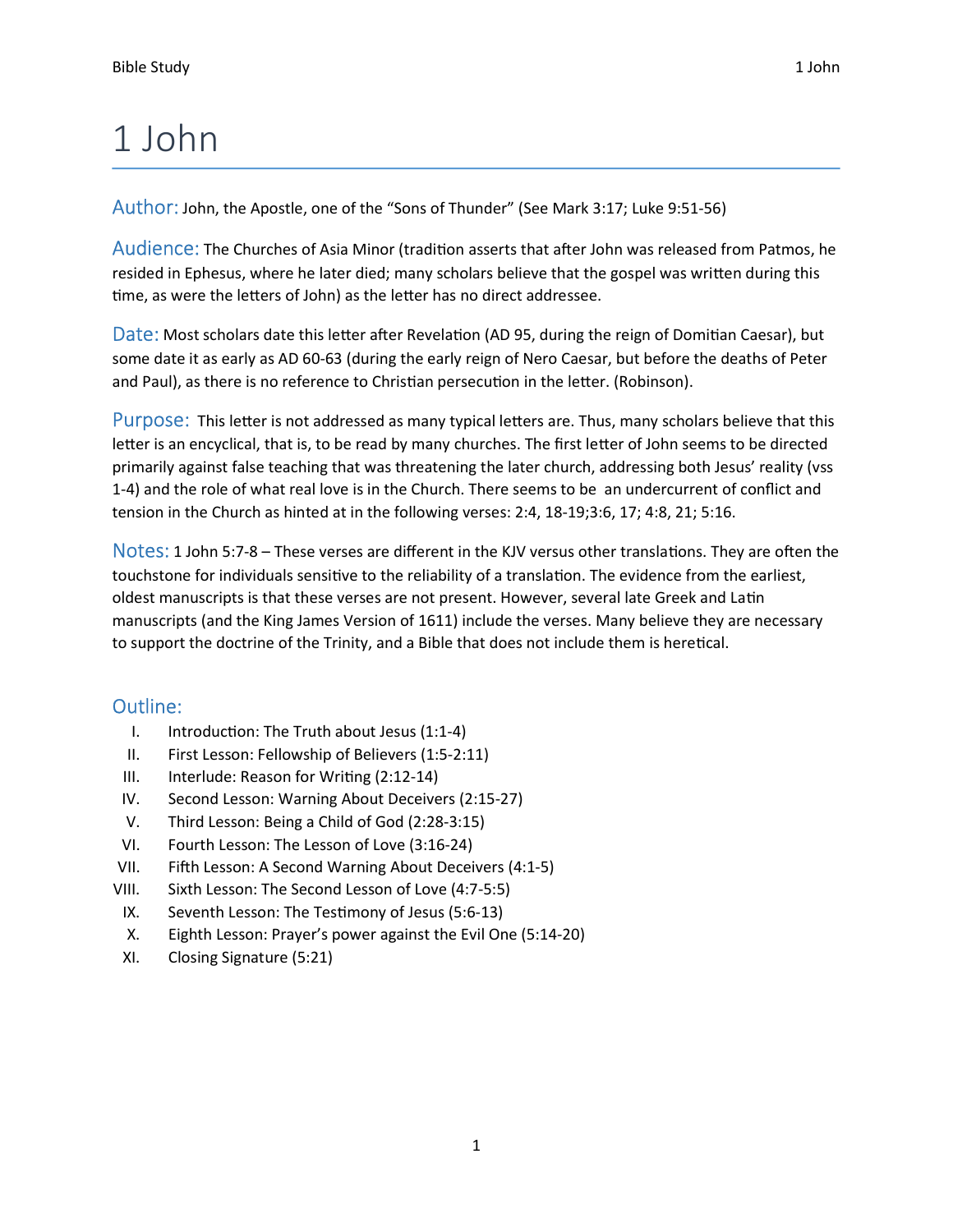- I. Introduction: The Truth about Jesus (1:1-4)
	- a. Have you ever tried to describe something, or tell a story where you finished, "you just had to be there"? The person and Presence of Jesus Christ was one of those stories for John. In these first four verses, he establishes both Jesus' divine bona fides and his physical presence among men.
	- b. How does John establish that Jesus was a real person, and not an invention or fiction to these second or third generation believers?
	- c. How does John describe Jesus' divine qualities?
	- d. Why is it important for us to connect these two attributes, Jesus' divinity and His humanity? Is it important that Jesus be both God and Man? How do Christians benefit from this?
	- e. How do these things benefit our fellowship, both with other Christians and with God? How do you understand "our joy may be made complete" in this context?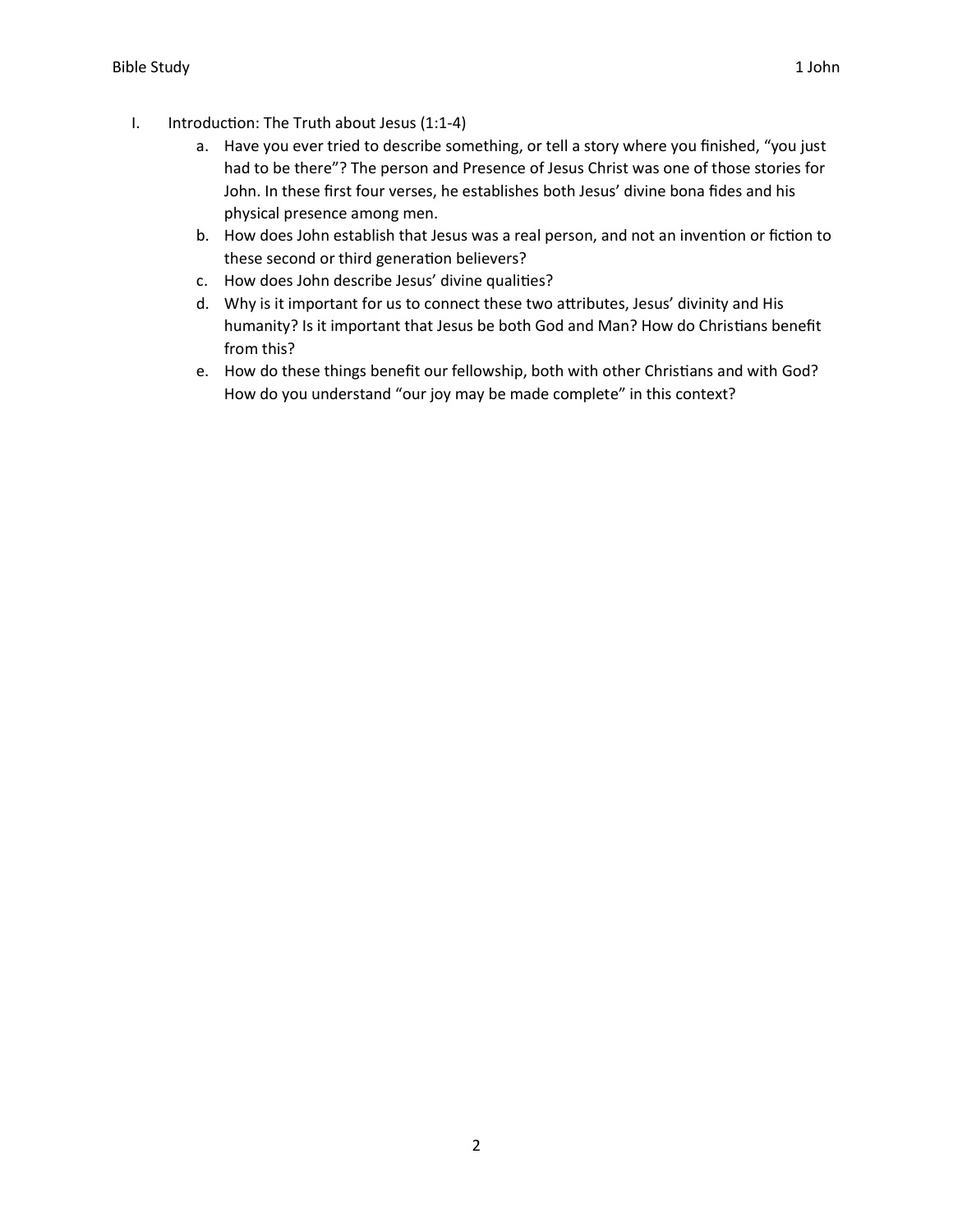- II. First Lesson: Fellowship of Believers (1:5-2:11)
	- a. In 1 John 1:5, John declares that Jesus' message was very simple: God is light and there is no darkness in Him. Where does Jesus teach this? (See James 1:17; John 8:12; 12:35- 36) What do light and darkness symbolize here?
	- b. 6-7 form the first question and answer, "If we say, 'we have fellowship with him.'" What single fault does John point to to negate this statement? What does "walk in darkness" imply? How is "walking in light" different from this? What benefit do those receive who walk in light? How might this help fellowship?
	- c. 8-9 form the second question "If we say, 'we have no sin.'" If a Christian says he has no sin, what must we conclude about that person? What remedy does John recommend? What two qualities of Jesus does John cite here? How are these two qualities applied to the Christian who has sinned?
	- d. 10 forms the final question of the chapter, "If we say, "we don't have any sin."" How is this question different from the previous one? How is this answer different from the other two? Does this person have any hope? Who is made the liar here? What is the lie?
	- e. In the next chapter, vss 1-2 offer all Christians who sin hope through Jesus Christ. How is Jesus the sinner's hope? What offering does Jesus give for the sins of the whole world? When was this offered?
	- f. In verse 3, how do we know that we really know Christ? How do you understand, "His commands"? Does he have any specific commands in mind, or does it apply to the whole?
	- g. Vss 4-5 offer the first example, the one who says, "I have come to know Him" perhaps a new convert or someone who wishes to become part of the fellowship. What signs does John give us to look for to know his faith is genuine? By what standard are we given here to judge?
	- h. Vss 6-8 offer the second example, the one who says "he remains in Him" is to walk just as He walked. Then John reminds us of what important command of Jesus? (John 13:34) How has Jesus proven this command true? How is it proven in our own lives? What impact does this have on the "darkness"?
	- i. Vss 9-11 offers the third example, "the one who says he is in the light" is proven false by what? What effect does darkness have on one's sight? So does it matter whether or not you love your brothers and sisters in Christ? How can a person claim to be a Christian and not love his brother? How does that affect his Christian walk?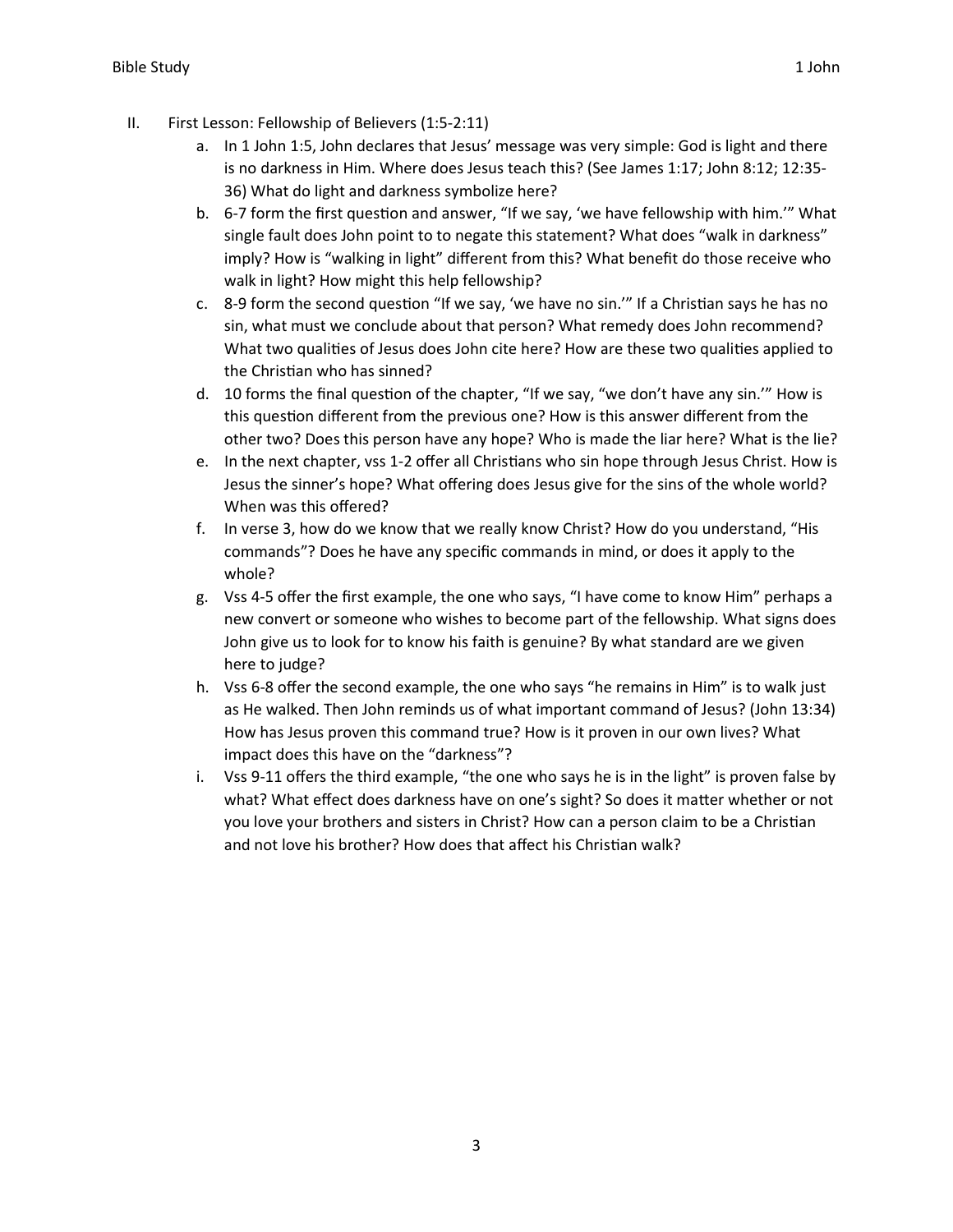- a. John picks up where he left off in vs. 1, saying "I am writing . . ." Note to whom he addresses.
	- i. Little Children (teknion = infant) Who are the "little children" he is writing to? Are these actual little children? And if so, how are there sins already forgiven? (Remember that the forgiveness of sin comes as a result of faith in Jesus Christ) Or are these little children in the faith? (See Hebrews 5:13, where the word used is napios, and 1 Corinthians 3:1,2 same word as Hebrews.)
	- ii. Fathers (pater = father) How might the fathers "come to know" the One from the beginning? Is John referring to 1:1-4? What is the advantage of being a "father" in John's opinion?
	- iii. Young Men (neaniskos = young man (under 40)) What victory do you think John has in mind here? (see 5:4-5; Revelation 2:7) What is the advantage of being a "young man" in John's opinion?
- b. John then changes style, saying, "I have written to you  $\dots$ " What's the difference between this and "I am writing"?
	- i. Children (paidion = small child or youth) How is this statement different from knowing the One from the beginning? How would they have known the Father? (See John 14:7-11)
	- ii. Fathers (same as above) Why repeat the same statement twice? Is this a lesson that John's places special emphasis on? Why?
	- iii. Young Men (same as above) John notes three qualities here: strength, truth, and victory. How are they strong? (Joshua 1:9; Isaiah 40:31) How have they received the Word? (Psalm 119:11; 2 Timothy 3:15) And how does this result in their victory?
- c. So why is John writing this letter? Is he writing to them anything new, or reminding them of something old?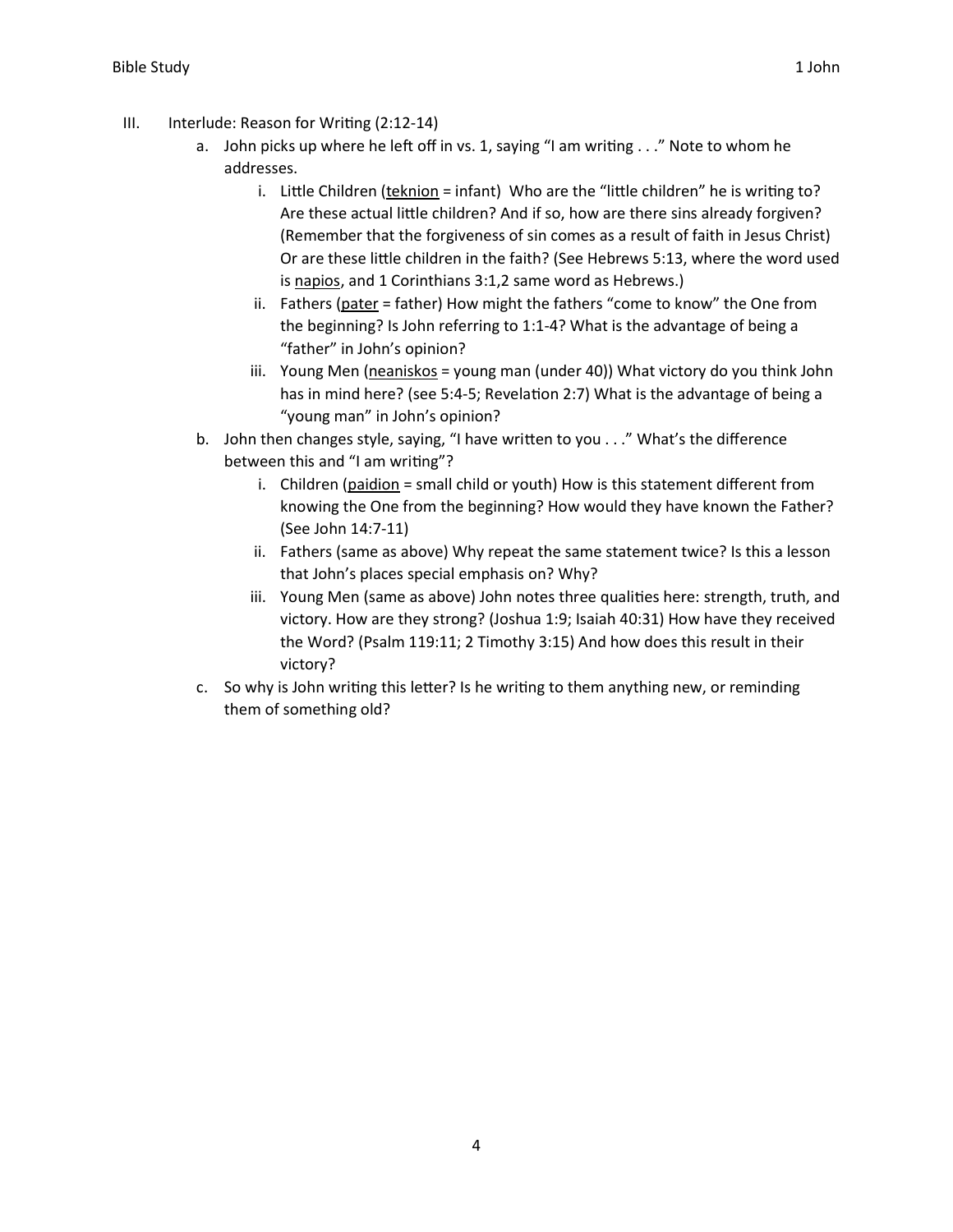- a. (15-17) John continues his discussion about love with something that Christians are definitely not to love (agapao). How does this contrast with his contention that we ought to love our brothers (vs. 10)?
- b. What things do you think John's prohibition (against sacrificial love) is talking about here?
	- i. The lust of the flesh  $\Box$
	- ii. The lust of the eye \_\_\_\_\_\_\_\_\_\_\_\_\_\_\_\_\_\_\_\_\_\_\_\_\_\_\_\_\_
	- iii. The pride of life \_\_\_\_\_\_\_\_\_\_\_\_\_\_\_\_\_\_\_\_\_\_\_\_\_\_\_\_\_\_\_
- c. How does this affect our love for God (the Father)? How do we know these are not from God? Why are we encouraged to perform God's will, rather than love the world? What would be God's will here?
- d. (18-19) The Antichrist is coming! John is the only NT writer to use this term, and he only uses it in his letters. (1:18, 22, 4:3, 2 J 1:7) As John writes, many people are repeating this statement anticipating a future event, but John doesn't share this opinion. How does John know that it is the "last hour"? Does John know where the antichrists came from? Where?
- e. (20-21) What is the anointing (Gk. "unguent (oily, greasy substance) or smearing") of vs. 20? (see 2 Cor 1:21-22) Who is the Holy One or "the Holy"? How is this connected to "knowledge"? (John 14:25) How do Christians receive the "truth"?
- f. So is John's letter a confirmation of what they already know? Is it a reminder?
- g. (22-23) What is an antichrist? (See 2 John 1:7-9) What is the close connections between Jesus Christ and God? If we deny that Jesus is the revealed Son, what happens to our faith? Is there salvation apart from Jesus Christ?
- h. (24-25) What was it they had heard from the beginning? (Vss 1-4) What is the promise to those who believe? (See John 3:16)
- i. (26-27) John proposes three defenses against those who would deceive Christ's Church. What are they?

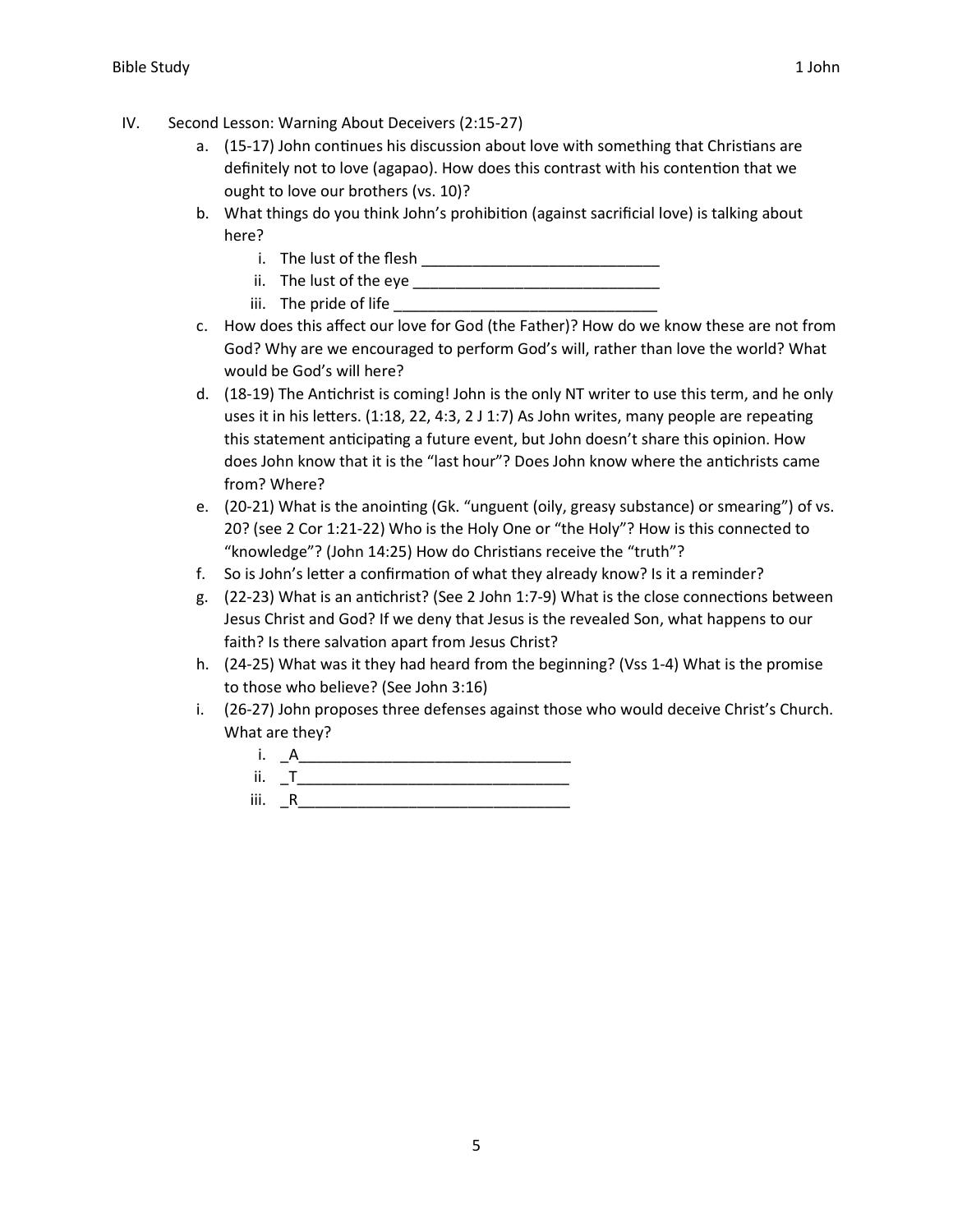- V. Third Lesson: Being a Child of God (2:28-3:15)
	- a. (28) Why would a Christian be ashamed at the coming of Christ? How closely would you need to "remain in Him" to keep from being ashamed? What keeps you from doing this? How can your brothers and sisters help?
	- b. (29) Is it possible to "do right" apart from Jesus? What do you think he has in mind here? How does being born again help us to do "right"?
	- c. (1) Perhaps a book should be written called, "The Acts of the Love of God". What "acts" would you include in this book? (See Romans 5:8; John 14:23; John 15:13, 14, etc.) What would you include from this verse?
	- d. In what way does the world not know God/ not know us? (See John 1:10-13)
	- e. (2) Verse 2 reveals the "already, but not yet" dynamic of Christianity. We already know something about who we are, but there remains a mystery of what we will become. What clues lay in this verse about what we are and what we will become? When will be this happen?
	- f.  $(3)$  What purpose does this hope serve in the Christian? In you?
	- g. (4-6) How does John define sin? Whose law? In short, why did Jesus come? How was He qualified to deal with our sins? How does this affect the one who remains in Him? (Note: the idea of "does not sin" calls for the condition of actively sinning, or "being a sinner")
	- h. (7-10) John contrasts the children of God with the children of the Devil. How are they different? How does God help us from sinning? What are the "Devil's works" and how does Jesus destroy them?
	- i. (11-15) Doing what is right and loving your brother are intimately connected. The two are intertwined, for obedience and love are bound together. (John 15:9-12) To illustrate this, John uses its polar opposite, murder. Murder both disobeys God and demonstrates profound hatred for your brother. Whose example dies he cite? What motive does he suggest for him? And what warning does he give about the world in this regard?
	- j. What promise is there for those who love their brothers? What promise is withheld for the murderer? Does this mean one who murders can never have eternal life? What about one who insults their brother, or wishes them dead? (Matthew 5:21-26)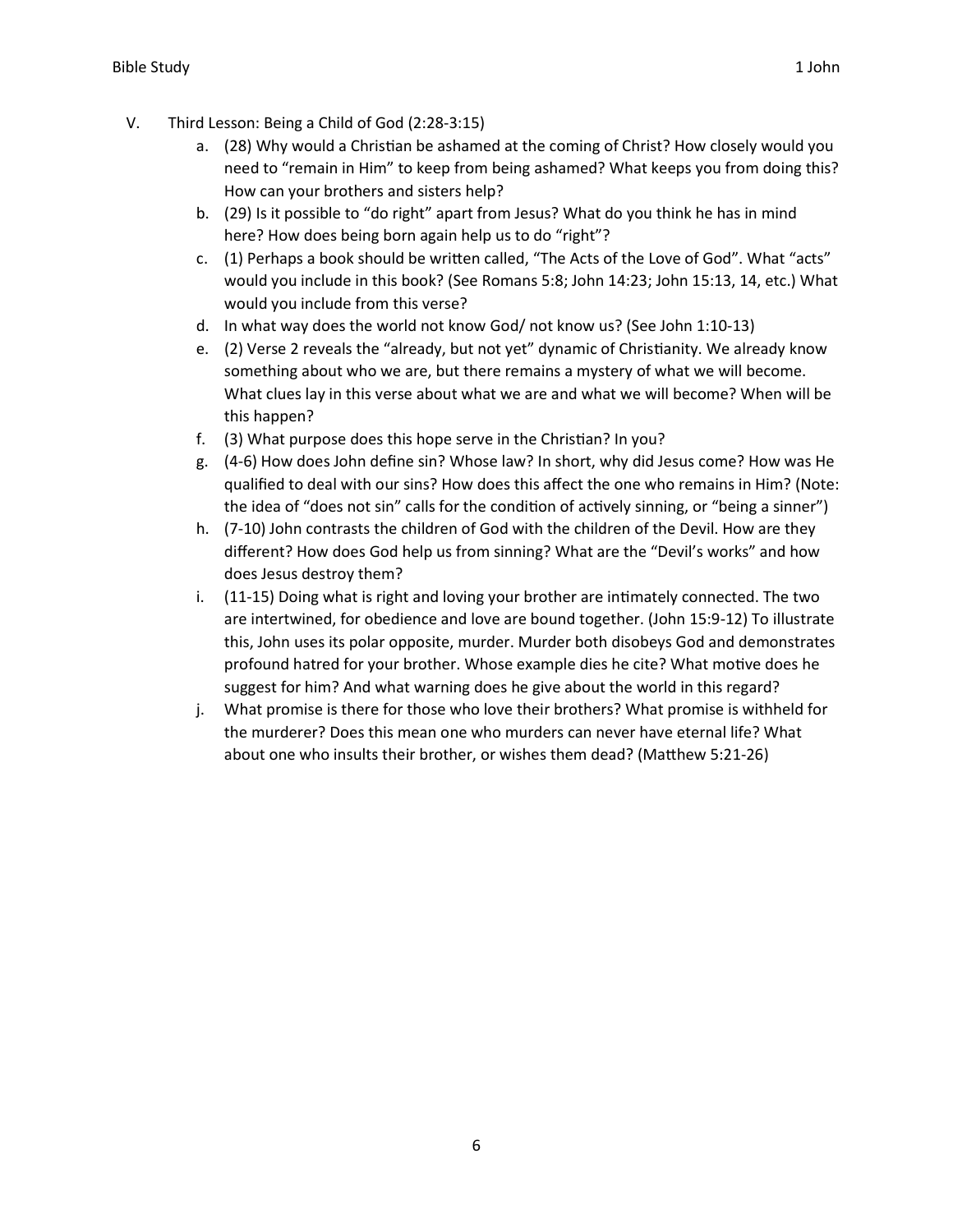- VI. Fourth Lesson: The Lesson of Love (3:16-24)
	- a. John refers to what event in the life of Christ to illustrate what love means? How does this event illustrate love? How does John intend for us to use this illustration in our own lives?
	- b. According to verse 17, how might a Christian demonstrate love for his brother?
	- c. Why does love done in word and speech fall short?
	- d. What is John referring to by "in His presence"? (See 2:28) How will the actions of our love convince our hearts at that point? How would our hearts condemn us? How is the fact that "God is greater than our hearts" intended to be encouraging?
	- e. In verse 21, John suggests that if our hearts do not condemn us (because our actions have proven our love for our brothers), then we can ask whatever we wish from God and we will receive it. Can we ask for anything?
	- f. What two commands does John list in vs. 23?
		- i. \_\_\_\_\_\_\_\_\_\_\_\_\_\_\_\_\_\_\_\_\_\_\_\_\_\_\_\_\_\_\_\_\_\_\_\_\_\_\_\_\_\_\_\_\_\_\_\_  $ii.$
	- g. How does a Christian remain in Jesus, according to verse 24? What evidence has He given us that He remains in us?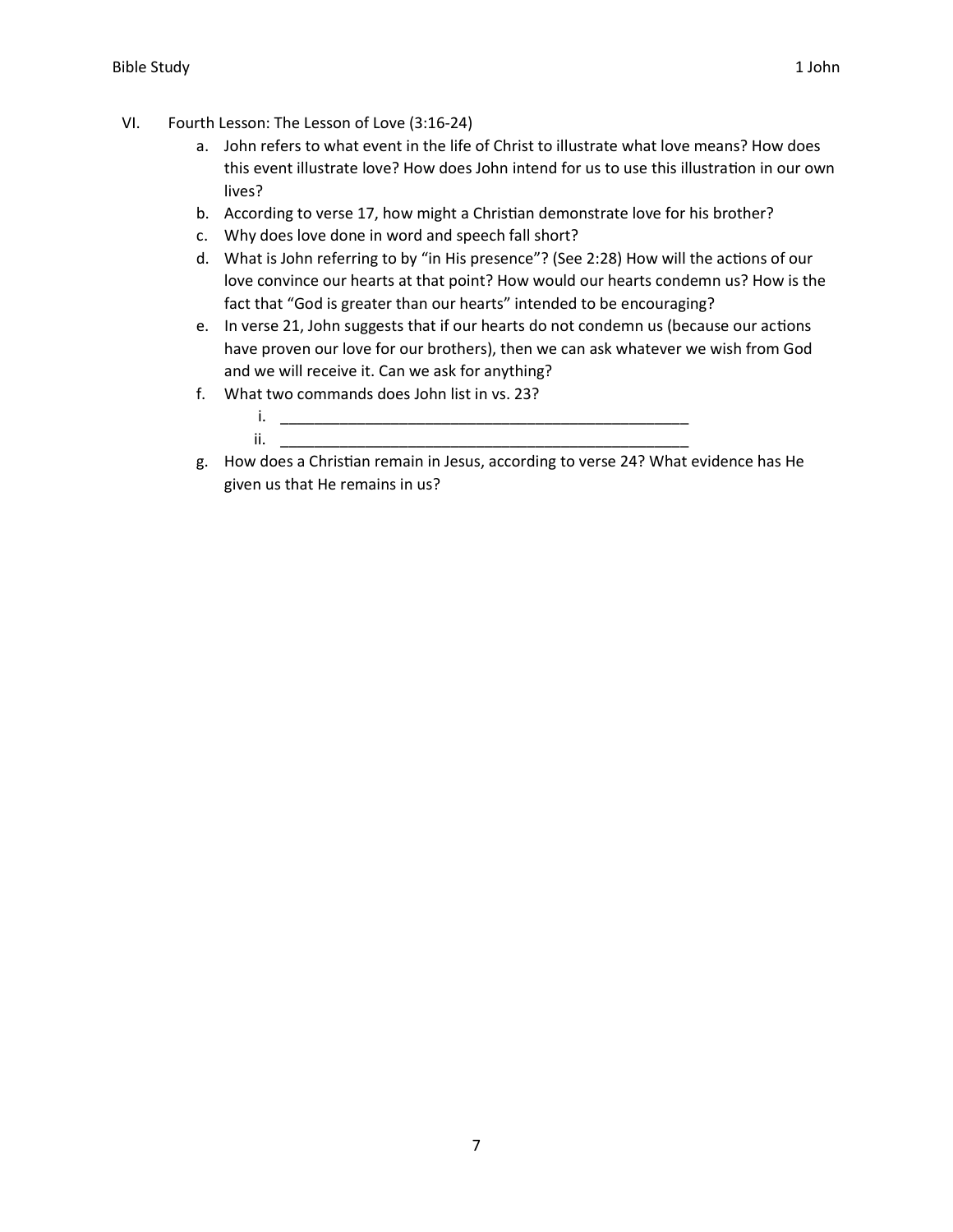- VII. Fifth Lesson: A Second Warning About Deceivers (4:1-5)
	- a. Don't be gullible. Why use "spirit" instead of "teacher"? Does "spirit" carry an authority?
	- b. Why is the Incarnation so important? What does it meant for Jesus Christ to come in the flesh?
	- c. So what is the chief anti-Christian doctrine? How did they know it was coming? Is John saying this Antichrist was already present? (See Matthew 24:24)
	- d. How do God's children already victory?
	- e. Why do false teachers gain such big crowds? If a teacher has a big crowd does that does that imply he/ she is false?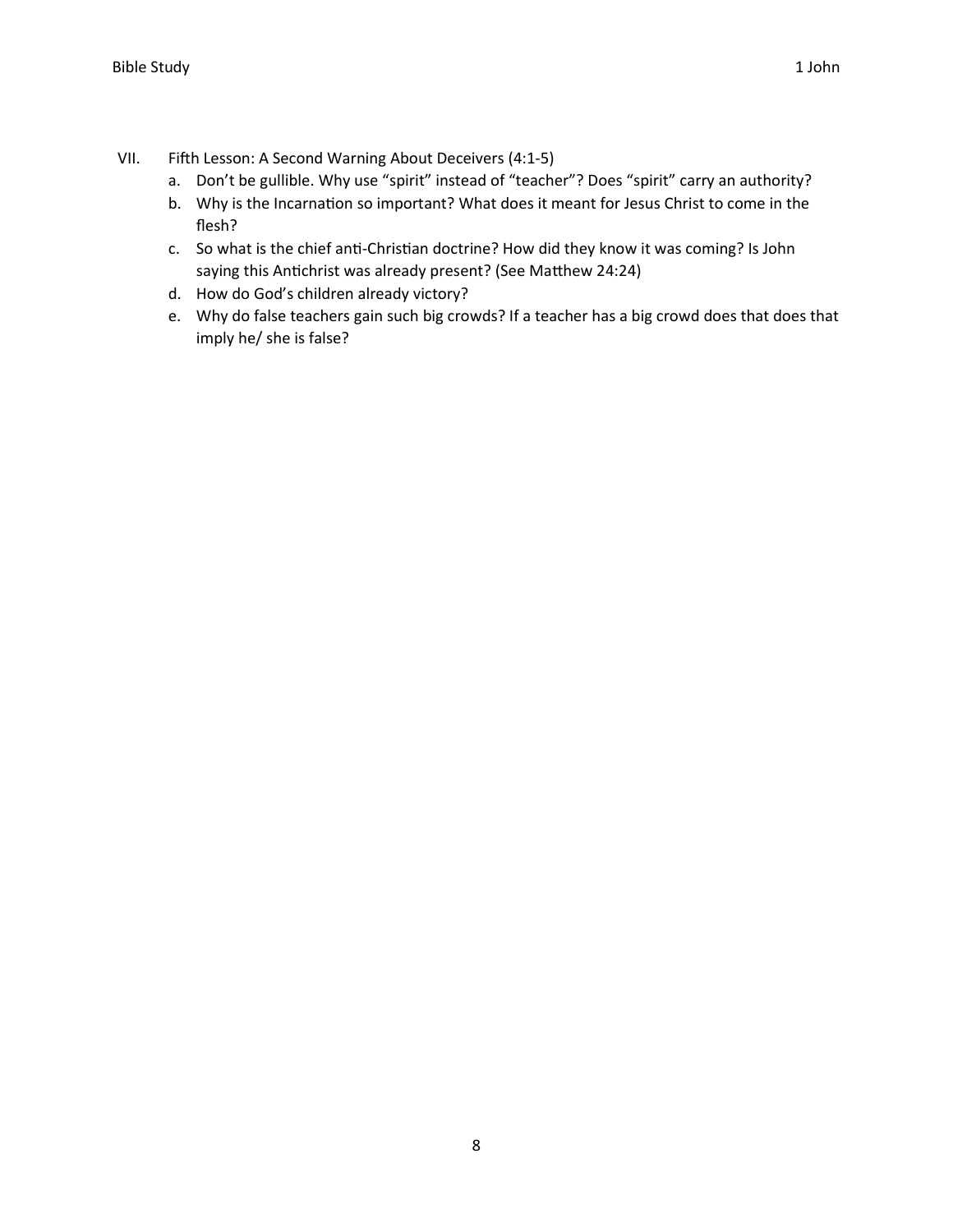- VIII. Sixth Lesson: The Second Lesson of Love (4:6-5:5)
	- a. How does having God (Spirit of God) help to understand and discriminate teaching?
	- b. True, faithful Christian love comes from what source? How do we know we have this love?
	- c. How important is it to practice love as a Christian? Can one be a Christian without love?
	- d. How do we know God loves us?
	- e. Who loved first? God or man? Why would this be important to point out? How does this show us that the lesson of love is the most important one we have to learn? What does this tell us about ourselves?
	- f. How does God's demonstration of love demand that we love one another? What does God's demonstration tell us about the kind of people we are to love?
	- g. John's statement in vs. 12 seems odd and out of place. Can you think of anyone in Scripture who has seen God? What then does John mean by this statement and how does it fit? (See 3:2)
	- h. John reveals how God remains in us. What is the secret? What is the promise of His presence? How might that affect your life?
	- i. How can we "know" that we remain in Him? (Ephesians 1:13-14 and Galatians 5:22-23)
	- j. John includes his audience in vs. 14 in the testimony. How might we be able to make this testimony to others? How have you seen Jesus be the Savior in your life or someone else's life?
	- k. If someone makes the confession of vs. 15, are they saved? (See Romans 10:9) Or is this more akin to verse 2? How do you make this confession in your life?
	- l. John makes a distinction between knowing God's love and believing God's love. Are there depths to God's love than can't be known, but believed in faith? What promises of God's love do you think fit this category? Do you believe that God's love remains in a person even after they have died?
	- m. John speaks the work of love perfected in us to prepare us for the day of Judgment. What standard does he offer to show us what perfect love looks like?
	- n. John says that fear and perfect love are mutually exclusive. What fear do you think he is talking about? General fear? Fear of others? Fear of judgment?
	- o. How does God motivate us to love?
	- p. Love in a general sense is easy, but when you bring up an actual person, it gets difficult. What does it mean to love your brother? Or hate him? And how does love for my brother prove or disprove my love for God?
	- q. What command is John referring to in vs. 21? (See 2:9-11; 3:10, 17)
	- r. John ties closely together our confession of Jesus Christ and our obedience to Him, especially when it comes to loving God's children, our brothers and sisters in Christ. Why do you think this message would need to be expressed is such strong terms to people who love God?
	- s. How have Christians already conquered the world? What does this mean? In what ways have Christians conquered the world? Is this the dominion of Adam in Genesis 1:27 and the removal of the curse in Genesis 3, or something else?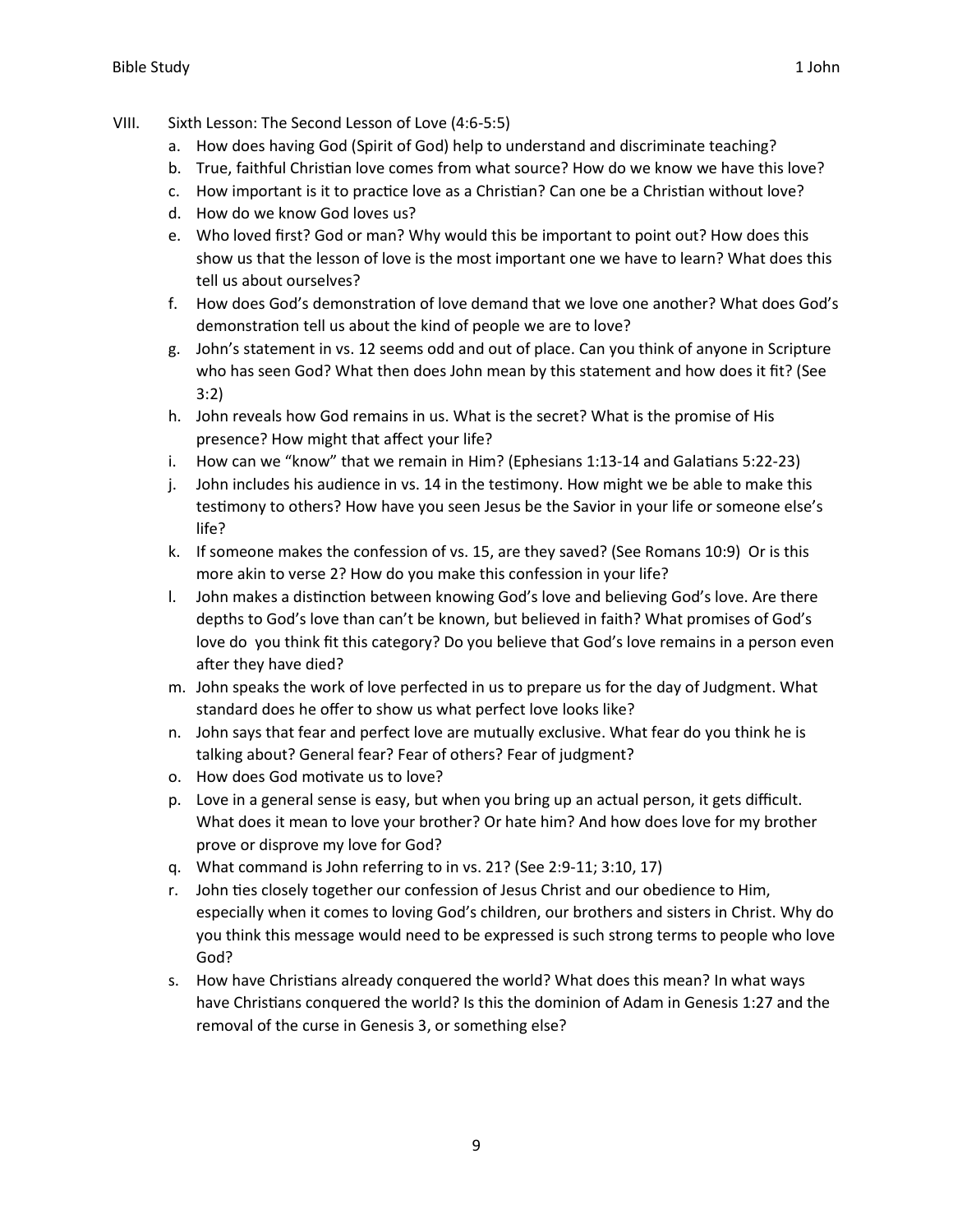- IX. Seventh Lesson: The Testimony of Jesus (5:6-13)
	- a. John speaks of water and blood. To what may he refer to as "water only" and "by water and by blood"? How is this testimony known through the Spirit?
	- b. Who else is known as the Truth? Why do you think John includes the Holy Spirit as the Truth? What does this say about God, Jesus, and the Holy Spirit? Who is the Holy Spirit and why is He important to the Christian?
	- c. Verses 7-8 has an interesting textual history, in that the KJV often includes a significant testimony here about the Holy Trinity (also called the Comma Johanneum, which first appeared in Greek texts in the  $12<sup>th</sup>$  century), and which more modern translations leave out or include in footnotes. Why do you think this happens?
	- d. In what do the Spirit, the water, and the blood agree? How are these three witnesses and what did they witness? (Note John 19:35)
	- e. John compares two kinds of testimony, of men and of God. How did the Church rely on these testimonies?
	- f. If a person does not believe the testimony of the Son of God, then what does John call him? Why?
	- g. Where else have you heard this testimony of vs 11? How does the Son give us eternal life? Have you received this life?
	- h. How does a person receive life from the Son of God?
	- i. Verse 13 is actually very significant, because John offers assurance, not just hope, of eternal life. How do you think that would help a believer who is struggling?